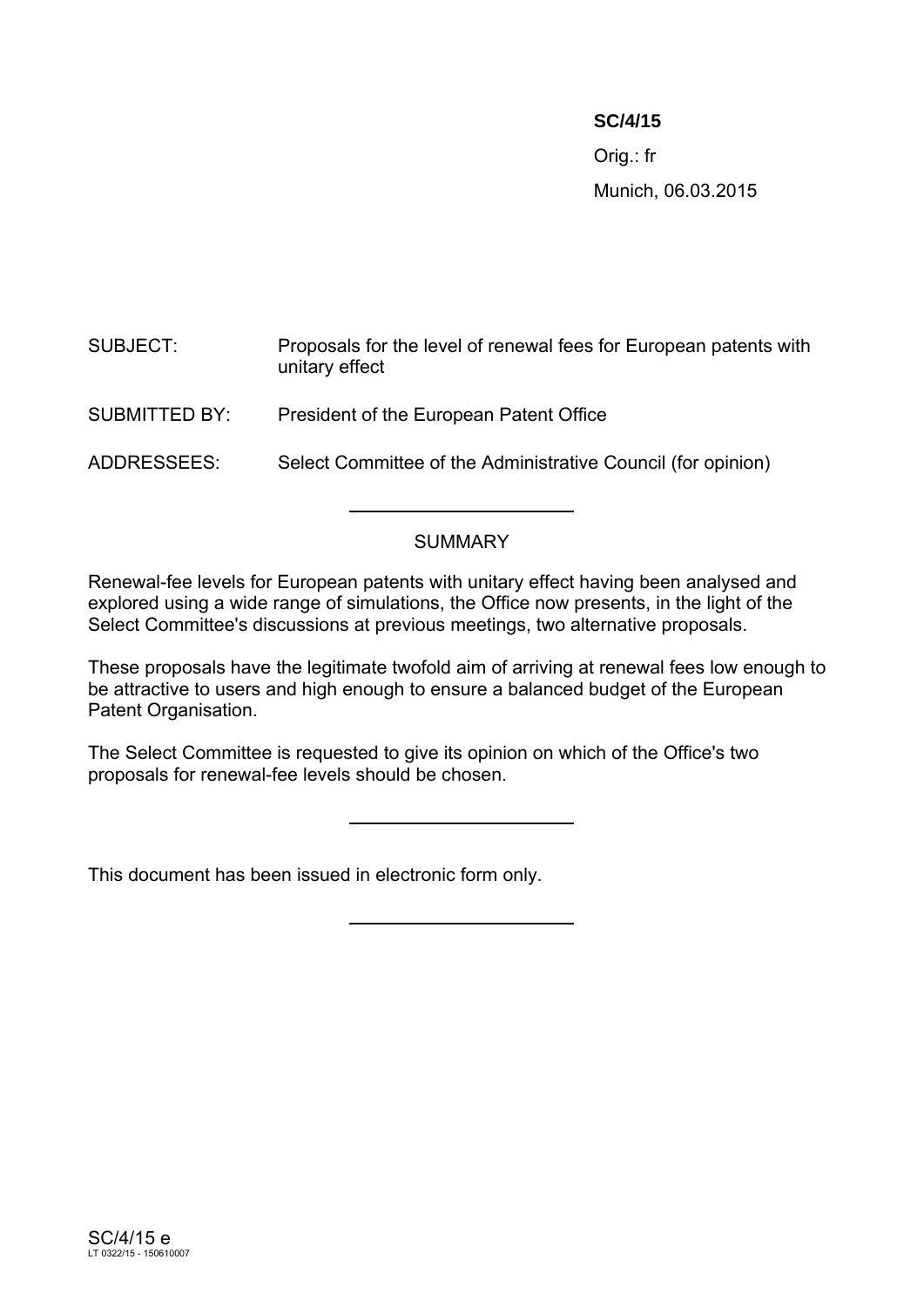# **TABLE OF CONTENTS**

| <b>Subject</b> |                                                         |                |                                                                                                  | Page                     |  |  |  |  |
|----------------|---------------------------------------------------------|----------------|--------------------------------------------------------------------------------------------------|--------------------------|--|--|--|--|
| Ι.             |                                                         |                | <b>INTRODUCTION</b>                                                                              | 1                        |  |  |  |  |
| $\prod$        | STRUCTURE FOR RENEWAL-FEE LEVELS                        | 1              |                                                                                                  |                          |  |  |  |  |
|                | $\mathsf{A}$                                            |                | <b>LEGAL CONTEXT</b>                                                                             | 1                        |  |  |  |  |
|                | <b>RENEWAL-FEE STRUCTURE</b><br>B <sub>1</sub>          |                |                                                                                                  |                          |  |  |  |  |
|                | <b>CONSULTATION OF USER ASSOCIATIONS</b><br>$C_{\cdot}$ |                |                                                                                                  |                          |  |  |  |  |
|                |                                                         | a)<br>b)<br>C) | Renewal-fee levels<br>Progressive nature<br>Specific reduction for SMEs, universities and others | $\overline{4}$<br>5<br>5 |  |  |  |  |
|                | D.                                                      |                | <b>RESULTS OF THE SIMULATIONS</b>                                                                | 6                        |  |  |  |  |
| III.           | PROPOSALS FOR RENEWAL-FEE LEVELS                        | $\overline{7}$ |                                                                                                  |                          |  |  |  |  |
|                |                                                         | a)<br>b)       | Proposal 1<br>Proposal 2                                                                         | $\overline{7}$<br>8      |  |  |  |  |
| IV.            |                                                         |                | SPECIFIC RENEWAL-FEE REDUCTIONS                                                                  | 10                       |  |  |  |  |
| V.             |                                                         |                | REQUEST TO THE SELECT COMMITTEE                                                                  | 12                       |  |  |  |  |
| <b>ANNEX 1</b> |                                                         |                | EXTRACT FROM EU REGULATION NO. 1257/2012                                                         | 13                       |  |  |  |  |
| <b>ANNEX 2</b> |                                                         |                | PROPOSAL FOR THE LEVEL OF RENEWAL FEES                                                           | 14                       |  |  |  |  |
| <b>ANNEX 3</b> |                                                         |                | SUMMARY OF FINANCIAL SIMULATIONS                                                                 | 15                       |  |  |  |  |
| <b>ANNEX 4</b> |                                                         |                | <b>SUMMARY OF PENETRATION LEVELS</b>                                                             |                          |  |  |  |  |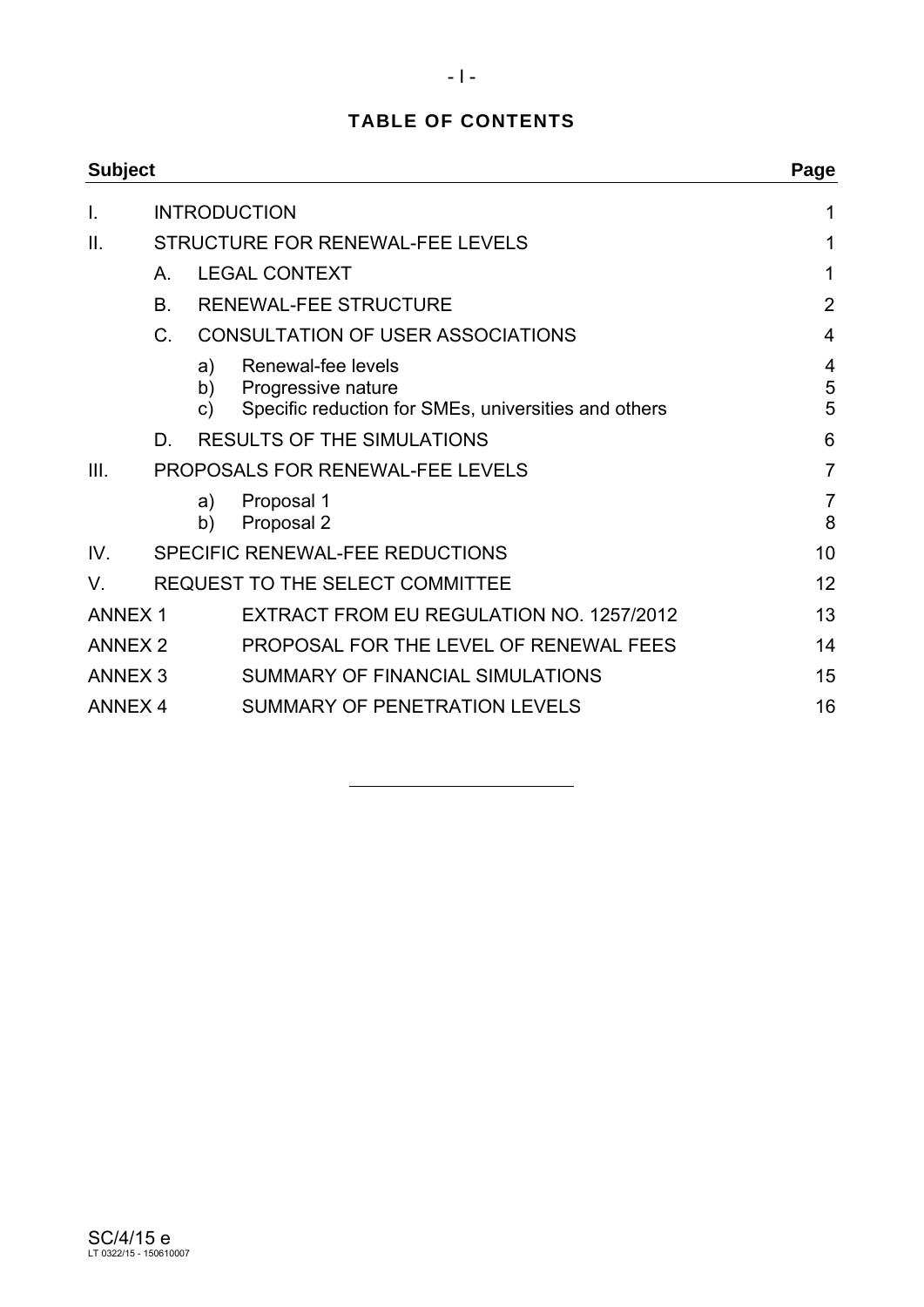# **I. INTRODUCTION**

- 1. Regulation (EU) No. 1257/2012 of 17 December 2012 on the creation of unitary patent protection lays down a number of criteria for setting the level of renewal fees. At the Select Committee's 5th meeting, in November 2013, the Office presented a full set of data on current validations of European patents, and has since created a simulation model to measure the financial impact of unitary European patents in the long term, once the system is fully established ("steady state").
- 2. The model has enabled it to estimate the impact of different renewal-fee levels. At the committee's five meetings in 2014, the Office has submitted 48 simulations covering various scenarios, based on its own assumptions and adjusted in response to requests from delegations and observers.
- 3. Having analysed and explored renewal-fee levels using the broadest range of simulations possible (see SC/38/14), and taken account of the discussions at past meetings, the Office now presents below two alternative proposals.

# **II. STRUCTURE FOR RENEWAL-FEE LEVELS**

### **A. LEGAL CONTEXT**

- 4. Article 12 of Regulation No. 1257/2012 sets out the factors to be considered when setting fee levels (for the precise wording, see Annex 1). Some of these factors are purely technical, others more political.
- 5. As pointed out throughout the discussion of renewal-fee policy over the last few years, the main task set by Article 12 is to arrive at a level **low enough to be attractive to users** and **high enough to ensure a balanced budget of the European Patent Organisation**.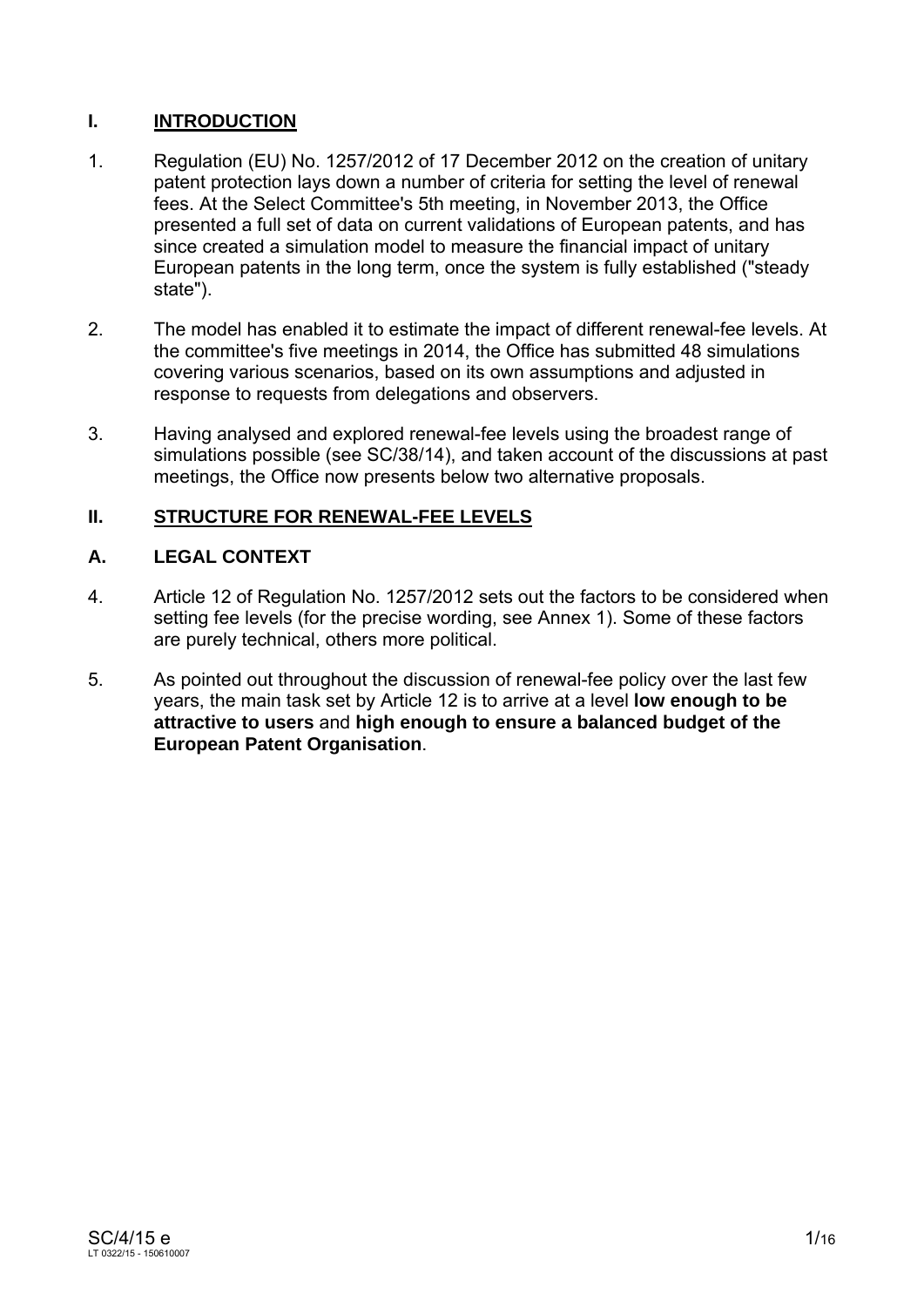# **B. RENEWAL-FEE STRUCTURE**

- 6. To meet the requirements set out in Article 12(1)(a) (progressive nature), (2)(b) (market size) and (3)(a) (geographical coverage of current European patents), the Office proposes the following structure for setting unitary patent renewal fees:
	- years 3 to 5: the level of the EPO's internal renewal fees (IRF)
	- years 6 to 9: a transitional level between the IRF level and the year 10 level
	- from year 10, a level equivalent to the total sum of the national renewal fees payable in the states in which European patents are most frequently validated (TOP level).
- 7. Charging the IRF level for years 3 to 5 primarily ensures consistency in the fee scales applicable in the pre-grant phase (EPO fees covering 38 states) and the post-grant phase (unitary patent fees for 25 states). Then, as in all European systems of national law, a single scale of fees applies for the initial years of pending patent applications and for granted patents.
- 8. The main drawback of charging the sum of the national renewal fees of those countries in which European are most often validated, in the first few years would be that the fee for renewing a unitary patent in those years would be extremely low because, in some states, national renewal fees (which apply equally to national patents and to European patents validated in those states) are initially very low or non-existent until the fourth or fifth year.
- 9. The justification for charging very low or even no renewal fees for national patents in the first few years is that, in the vast majority of cases, the patent application is still pending during this period. A similarly low fee level for the initial years of a unitary patent could not be justified, however, because the unitary patent would be an already granted European patent, and post-grant income would be needed to recoup a substantial part of the total unit costs of the search and examination pregrant work involved. That is also why the Office proposes to introduce a renewal fee for the second year in the rare but possible case of grant in the year of filing.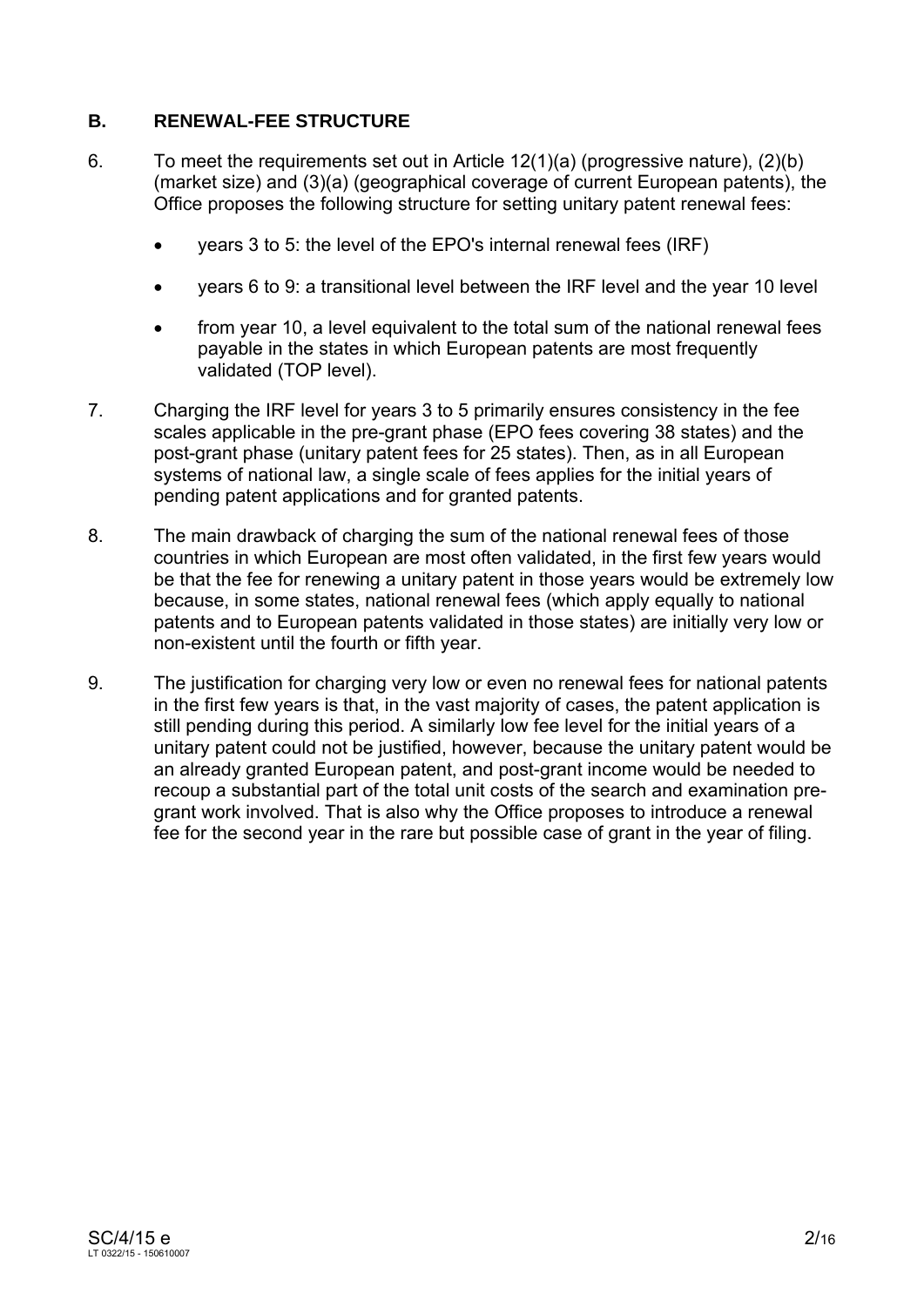- 10. At the committee's meetings and during informal consultation of user associations, some argued that charging the IRF level in the initial years would discourage applicants from opting for unitary patents on the basis of a comparison with the costs for a validation of their European patent in just a few states.
- 11. It is true that, at first glance, paying the total sum of national fees for a small number of states (e.g. three to five) looks a more attractive proposition than the IRF level. However, in addition to paying national fees, users always incur a number of associated costs, in particular for translation and national validation, where charged, but also for hiring a local patent attorney or specialist firm to administer renewal-fee payments. Once these additional costs are also included, the difference between the sum payable for a classical European patent and a unitary patent is less marked; indeed, the unitary patent option is actually cheaper from year 6 on. In any event, once the additional costs are included the two amounts differ by only a few hundred euros, a negligible share of applicants' overall costs up to the granting of the patent.
- 12. In the second part of the fee structure, for year 10 onwards, the level is the total of national renewal fees payable in the most frequently validated states. The fees are highly progressive, particularly towards the end of the patent term. Whilst it is tempting to increase the fees for these later years, because that is when protection matures and is most profitable, the Office has taken on board the counterargument about the lack of flexibility in limiting geographical coverage at this later stage. In the classical European patent system, patentees who have validated their patent in an average number of states after grant can always abandon the protection state-by-state over the patent term, and in the later years often narrow it down to the three major European markets.
- 13. As they will lose this flexibility under the unitary patent protection in 25 states, they might be discouraged from opting for unitary protection if the fees for the last five years are prohibitive compared with those for just three to five of the bigger countries.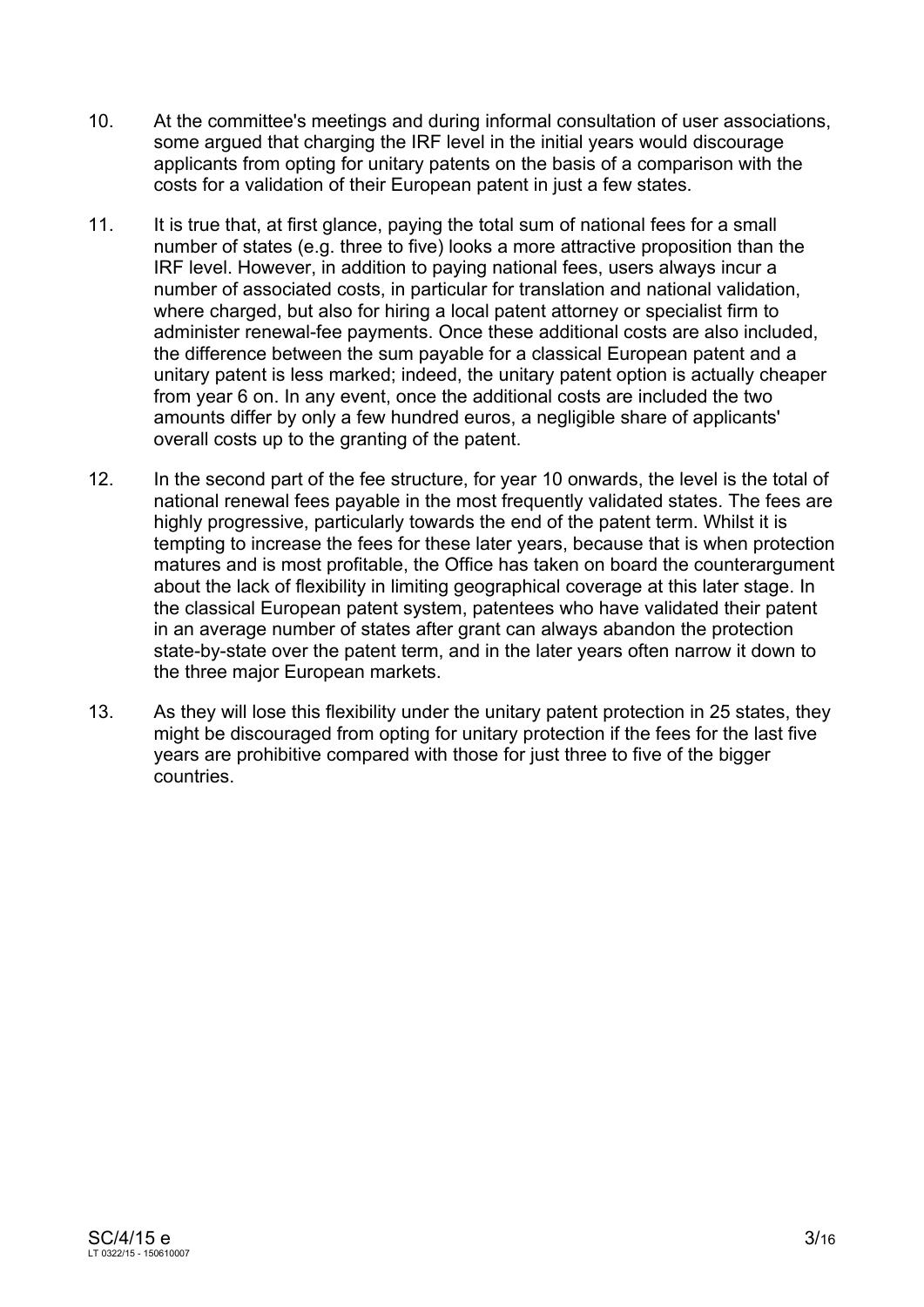- 14. For year 10 onwards, the Office proposes to charge the total sum of national renewal fees payable in the most frequently validated states. This will reduce costs for users significantly, as their additional fee-administration charges will be considerably lower.
- **15.** Based on this approach, the Office drew up simulations for the totals for three to seven states (TOP 3 to TOP 7). These simulations were submitted and discussed at length at the committee's five meetings in 2014 (see summary table in SC/38/14).

### **C. CONSULTATION OF USER ASSOCIATIONS**

- 16. Before drafting its proposals, the Office informally consulted the associations which represent users of the European patent system, conducting bilateral talks with associations not only in Europe (epi, BUSINESSEUROPE) but also – since more than half of European patent applicants are non-Europeans – in the US (IPO, AIPLA), Japan (JPAA, JIPA) and Korea (KINPA).
- 17. The comments differed somewhat depending on the associations' geographical base and the users' specific technical or professional fields (patent attorney or industry), but there were some common threads.

#### **a) Renewal-fee levels**

18. The vast majority of user associations were in favour of the TOP 3 fee level, though some could just about accept TOP 4. Their representatives felt that the unitary patent would fail if fees were set at TOP 5 level or higher, because the large majority of users, who currently validate in three or four states, would then not opt for it.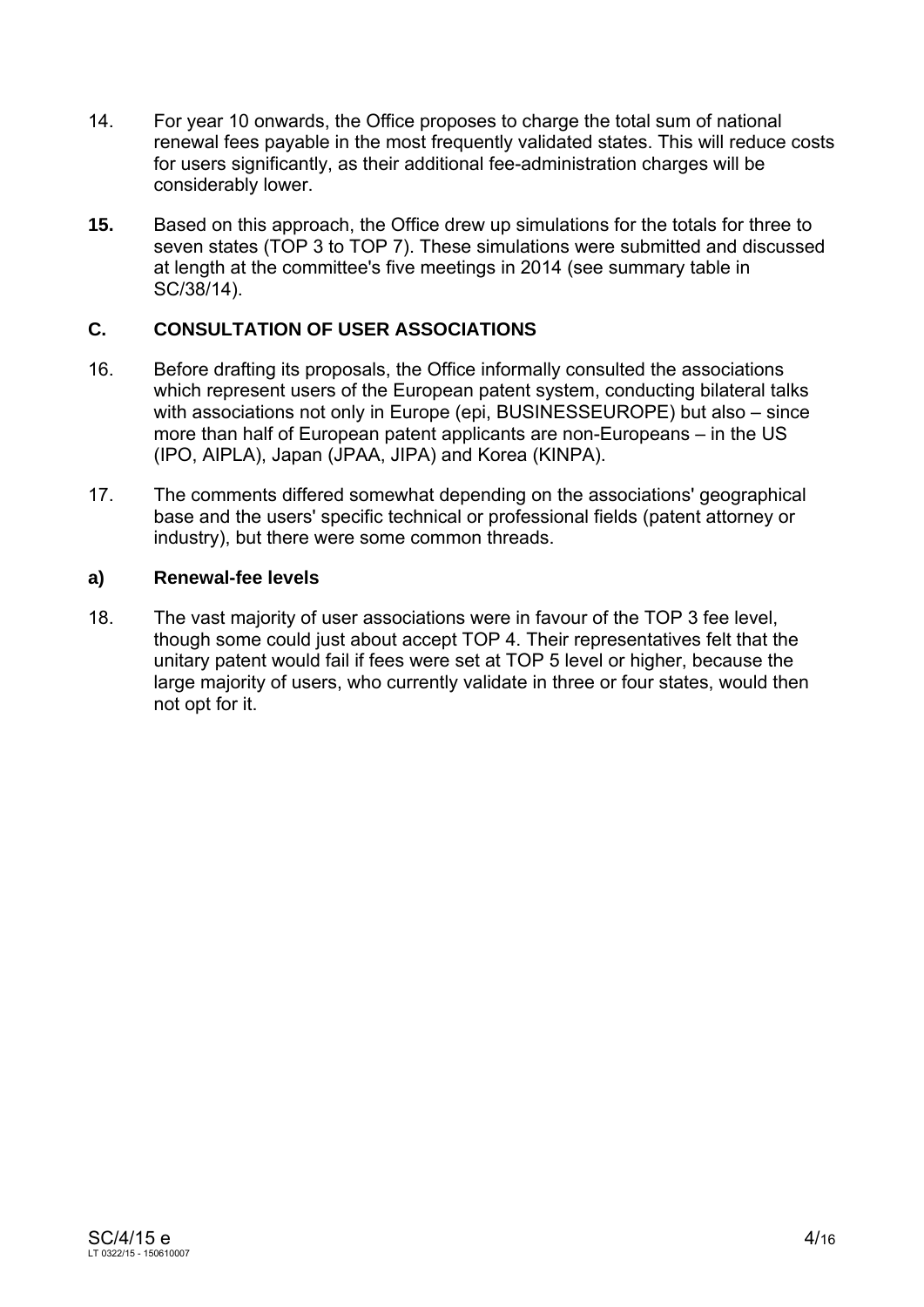- 19. Most of the associations stressed the importance of the fee level for those users who currently validate in only a small number of countries. These users would take into account purely financial criteria when deciding whether to opt for a unitary or a classical European patent. At the same time, although the substantial savings available would be a strong incentive to opt for unitary patents for patentees who currently validate in a large number of countries, these users might well choose not to do so if they had concerns about the decision-making practice of the future Unified Patent Court.
- 20. Another explanation for why most of these users regarded TOP 4 or below as an acceptable level was that they also needed protection in two other large European markets (Italy and Spain) not currently taking part in enhanced co-operation and hence outside the unitary patent. The large majority felt that the total cost of a unitary patent plus protection in those two countries should not be higher than the current cost of protection in six states.

#### **b) Progressive nature**

- 21. The user associations consulted expressed a preference for the lowest possible entry-level fees.
- 22. They were also against disproportionately higher fees towards the end of the patent term, because users would then be locked into an inflexible and expensive system that took no account of their current practice of selectively abandoning protection in the later stages.

#### **c) Specific reduction for SMEs, universities and others**

23. The user associations had misgivings about introducing a reduction for specific categories of applicants, such as SMEs, universities, research organisations and natural persons. Their preference was generally for an affordable level that was the same for all applicant categories.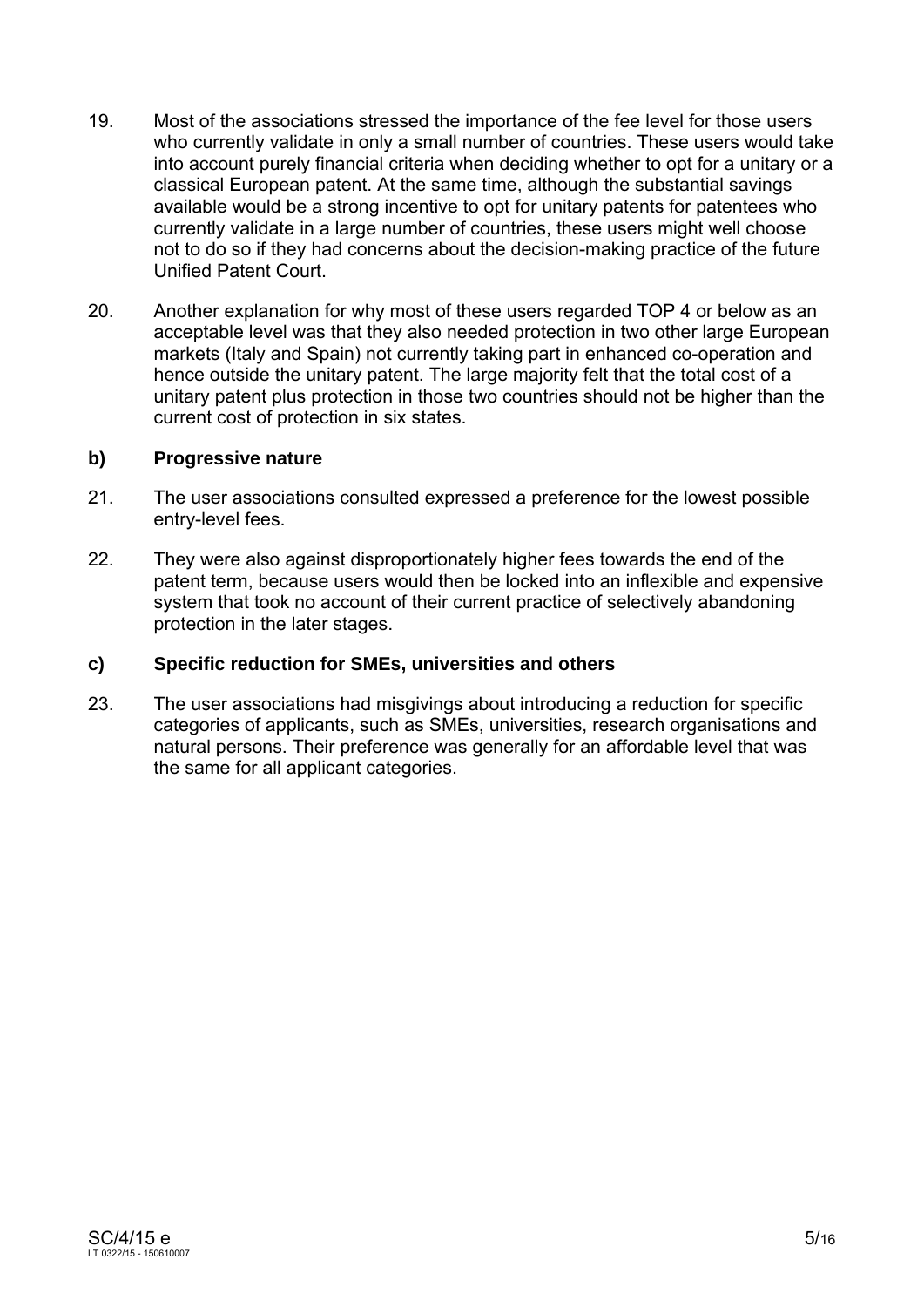### **D. RESULTS OF THE SIMULATIONS**

- 24. Having consulted widely amongst user associations to establish fee levels they might consider attractive, we turn to the second element of the equation: ensuring that the EPO's budget is balanced.
- 25. Annex 3 summarises and updates the simulations presented in SC/38/14 at the Select Committee's 12th meeting. For each proposed fee level, the table compares the EPO's financial situation in the steady state, in 2035, comparing estimated income levels for conventional European patents, if no unitary patent were introduced, with those for conventional European patents and unitary patents, taken together. For each assumption, this results in a lower or higher figure compared with the baseline (EP with no UP).
- 26. The simulations considered for each fee level and each validation class different penetration rates for the unitary patent, a base penetration rate, a lower penetration rate (more pessimistic than the base penetration rate) and a higher penetration rate (more optimistic than the base penetration rate). Annex 4 of this document indicates the different penetration rates which were considered.
- 27. For the TOP 3 fee level (internal renewal fees for years 3 to 5, transitional level for years 5 to 10, three countries altogether for years 10 to 20), the steady-state financial results are highly negative, i.e. between EUR -56m and EUR -82m, for all assumed penetration rates, with a UP market share between 29% and 51%.
- 28. For the TOP 4 and TOP 5 fee levels, the steady-state financial results show low deviation from the baseline: between EUR -24m and EUR +4m for TOP 4 and TOP 4 bis, and between EUR -6 m and EUR +31m for TOP 5, depending on the assumed penetration rate, with a UP market share between 18% and 46%.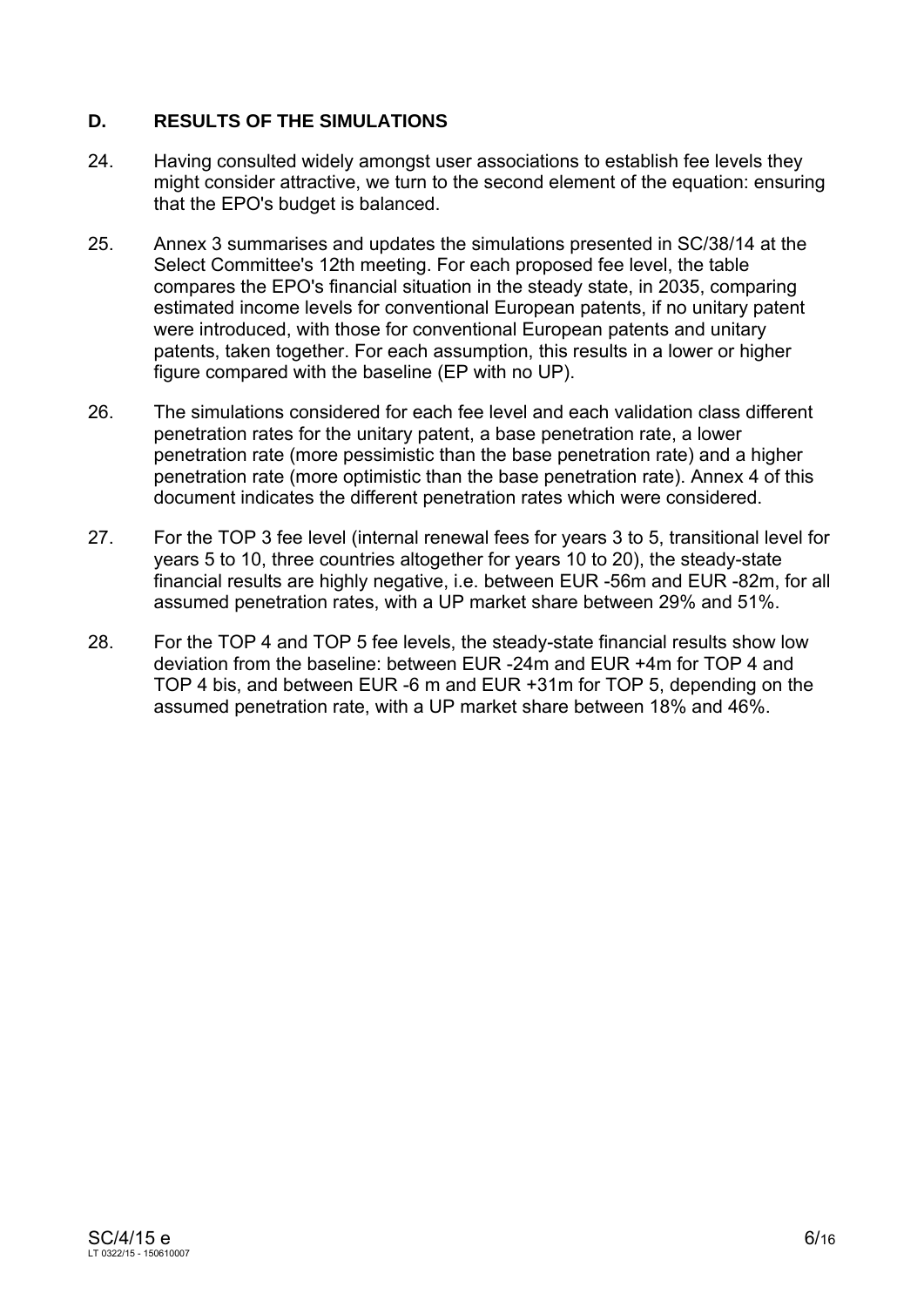29. Lastly, for the TOP 6 fee level, the steady-state financial results show upward deviation from the baseline: between EUR +6m and EUR +59m depending on the assumed penetration rate, and for UP market share between 18% and 41%.

### **III. PROPOSALS FOR RENEWAL-FEE LEVELS**

30. Bearing in mind that fee levels need to be attractive to users whilst also ensuring a balanced EPO budget, the Office proposes **two alternative fee levels meeting both requirements**.

#### **a) Proposal 1**

- 31. The first proposal is to take the **TOP 4 level**, i.e. the sum for the four most frequently validated countries from year 10 whilst maintaining the level of EPO internal renewal fees for years 3 to 5, with a steady progression until year 10. In the customary way for EPO policy, the amounts have been rounded off to the nearest EUR 5. They also reflect national renewal fees as updated with effect from 1 January 2015, and euro exchange rates as at 11 December 2014 (see Annex III of CA/D 1/14).
- 32. This proposal is strictly in accordance with the EU Regulation's stipulation that the level of renewal fees, when first set, should be similar to that of national renewal fees for an average European patent taking effect in the participating member states.
- 33. Under this proposal, the renewal-fee scale would be as follows:

| 2nd year:  | <b>EUR 350</b>   | 11th year: | <b>EUR 1 460</b> |
|------------|------------------|------------|------------------|
| 3rd year:  | <b>EUR 465</b>   | 12th year: | <b>EUR 1775</b>  |
| 4th year:  | <b>EUR 580</b>   | 13th year: | <b>EUR 2 105</b> |
| 5th year:  | <b>EUR 810</b>   | 14th year: | <b>EUR 2 455</b> |
| 6th year:  | <b>EUR 855</b>   | 15th year: | <b>EUR 2 830</b> |
| 7th year:  | <b>EUR 900</b>   | 16th year: | <b>EUR 3 240</b> |
| 8th year:  | <b>EUR 970</b>   | 17th year: | <b>EUR 3 640</b> |
| 9th year:  | <b>EUR 1 020</b> | 18th year: | <b>EUR 4 055</b> |
| 10th year: | <b>EUR 1 175</b> | 19th year: | <b>EUR 4 455</b> |
|            |                  | 20th year: | <b>EUR 4 855</b> |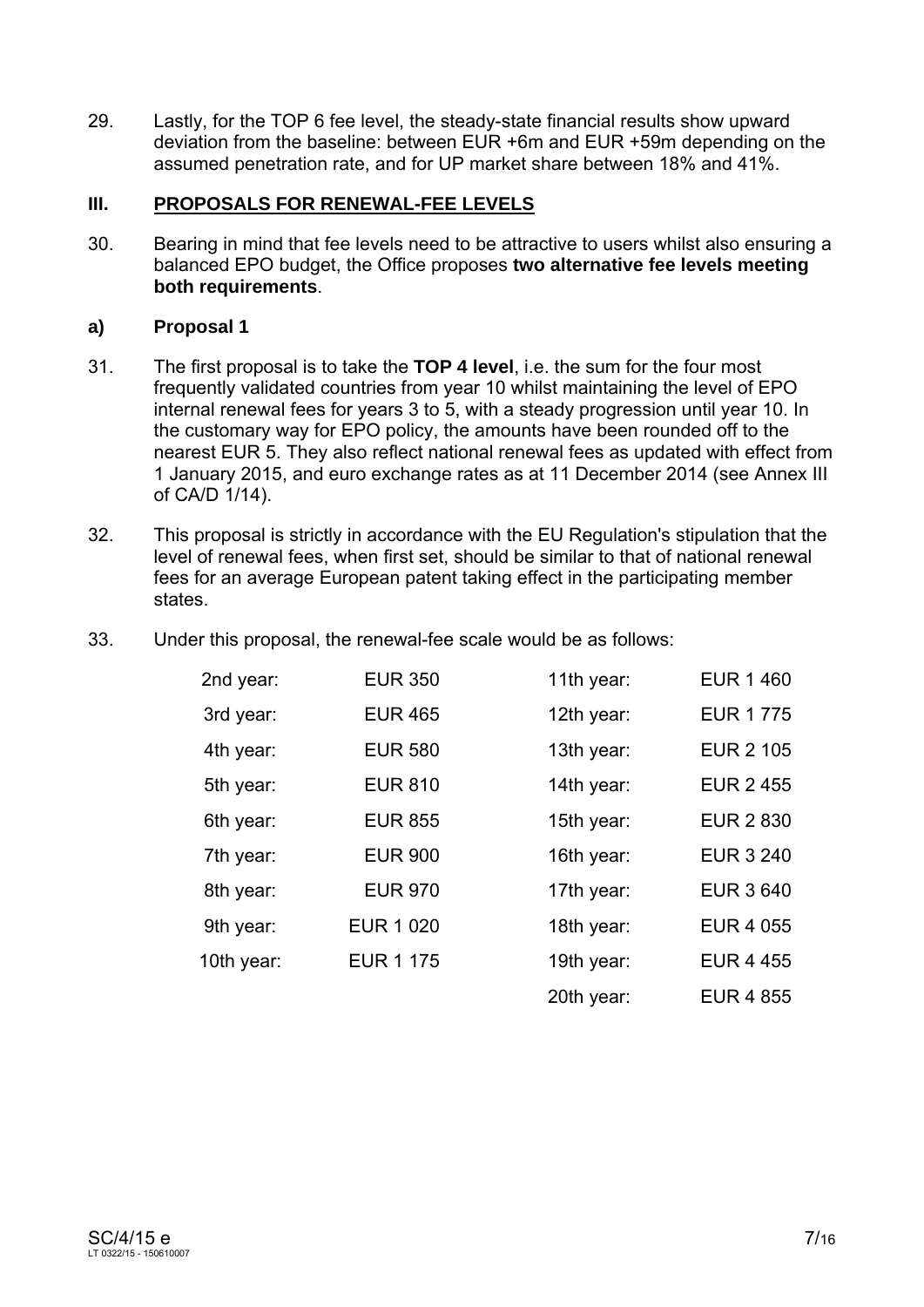- 34. Over 20 years, that adds up to **EUR 37 995**, as shown by the table in Annex 2.
- 35. Annex 3 shows the financial results for various fee levels. For TOP 4, with penetration levels including validation classes 1 and 2 (TOP 4 bis) as described in SC/35/14, at steady state they show little deviation from the baseline, namely EUR -20m, EUR -3m and EUR +4 m for lower, base and upper UP penetration rates respectively, i.e. in a range **between -4% and +1%**.

#### **b) Proposal 2**

- 36. The second proposal is to take the **TOP 5 level**, i.e. the sum for the five most frequently validated countries from year 10 whilst keeping the level of EPO internal renewal fees for years 3 to 5, with a steady progression until year 10. **In addition** a **reduction for certain categories of patentees**, namely SMEs, natural persons, non-profit organisations, universities and public research organisations would be foreseen.
- 37. The proposal is fully in line with the fundamental objectives of the EU Regulation, i.e. provide unitary patent protection for patentees from the participating member states and other countries (recital 4) with renewal fees set at a level that will facilitate innovation and foster the competitiveness of European business whilst also taking into account the situation of specific entities such as small and medium-sized enterprises (Article 12(2) and recital 19).
- 38. Various legal systems worldwide already allow reductions for specific applicant categories, such as SMEs, natural persons and universities). The US for example has operated such a system for over 50 years, but similar systems can also be found in Asia (Japan) and, increasingly, Europe (CZ, FR, HU, LT, LV, PT) for one or more of the above categories.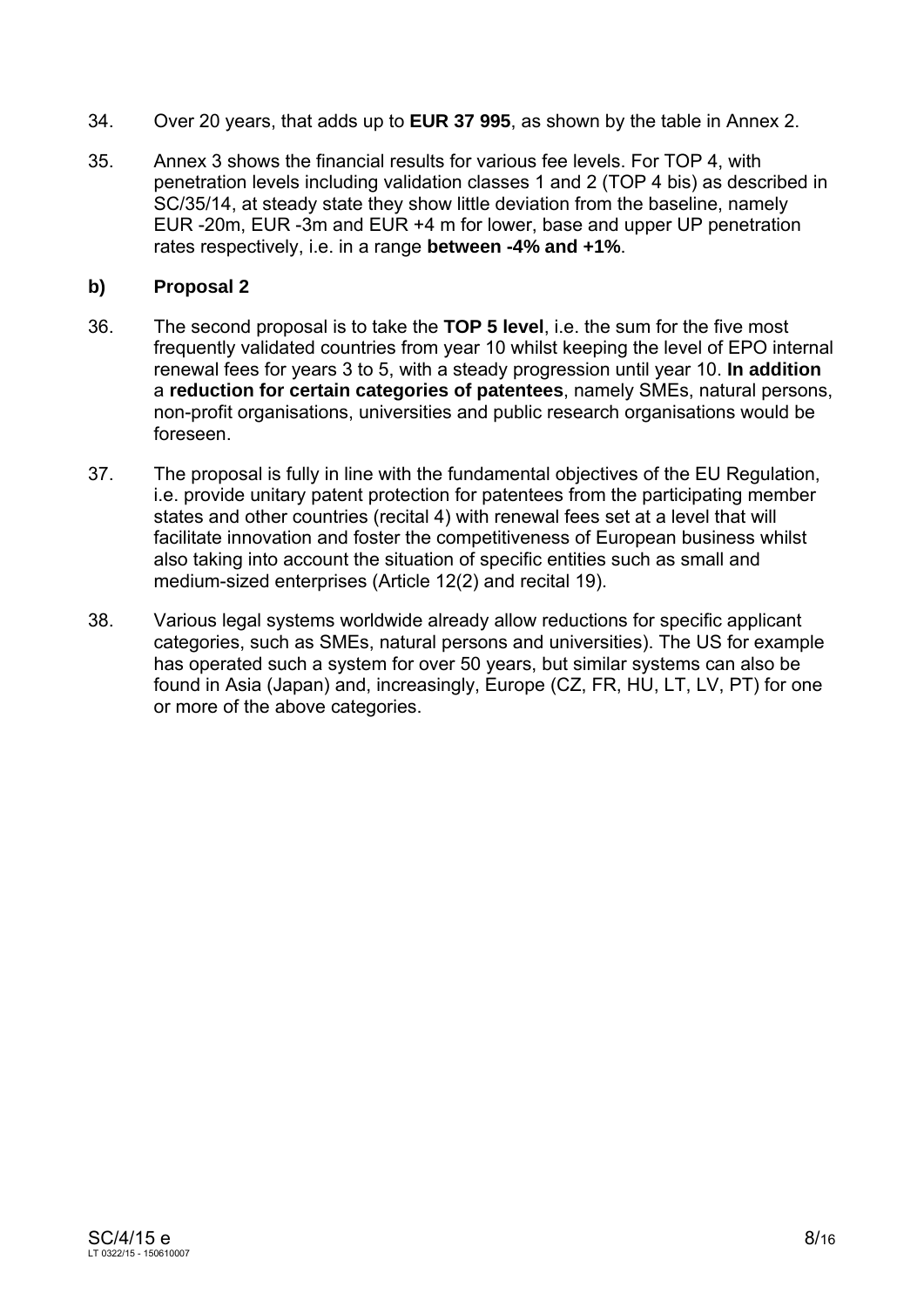- 39. Such fee reductions in respect of unitary patents would be subject to the same definition, administrative and verification rules as under the translation compensation scheme (see SC/35/13 Rev. 1) or the fee-reduction scheme under Article 14 and Rule 6 EPC as in force since 1 April 2014 (see CA/97/13 Rev. 1). But they would apply to all such entities, whether domiciled in or outside Europe. Introducing them would mean inserting new provisions into the rules relating to unitary patent protection, modelled for example on their Rules 8 to 11 governing the compensation scheme (see SC/30/14).
- 40. The Office proposes allowing these entities a 25% reduction on the renewal fees for years 2 to 10. In the light of the delegations' and observers' comments, the Office now presents a new proposal for a 25% reduction which – unlike the simulations in SC/25/14 – would not increase the fees for ineligible categories to recoup the cost of the reductions granted to the eligible ones.
- 41. Under this proposal, the renewal-fee scale would be as follows (the amount after the 25% reduction is shown in brackets, in italics):

| 2nd year:  | <b>EUR</b> | 350 (EUR 262.50)                  | 11th year: | <b>EUR 1790</b>  |
|------------|------------|-----------------------------------|------------|------------------|
| 3rd year:  | <b>EUR</b> | 465 (EUR 348.75)                  | 12th year: | <b>EUR 2 140</b> |
| 4th year:  | <b>EUR</b> | 580 (EUR 435.00)                  | 13th year: | <b>EUR 2 510</b> |
| 5th year:  | <b>EUR</b> | 810 (EUR 607.50)                  | 14th year: | <b>EUR 2 895</b> |
| 6th year:  | <b>EUR</b> | 880 (EUR 660.00)                  | 15th year: | <b>EUR 3 300</b> |
| 7th year:  | <b>EUR</b> | 950 (EUR 712.50)                  | 16th year: | <b>EUR 3740</b>  |
| 8th year:  |            | EUR 1 110 ( <i>EUR 832.50</i> )   | 17th year: | <b>EUR 4 175</b> |
| 9th year:  |            | EUR 1 260 ( <i>EUR 945.00</i> )   | 18th year: | <b>EUR 4 630</b> |
| 10th year: |            | EUR 1 475 ( <i>EUR 1 106.25</i> ) | 19th year: | <b>EUR 5 065</b> |
|            |            |                                   | 20th year: | <b>EUR 5 500</b> |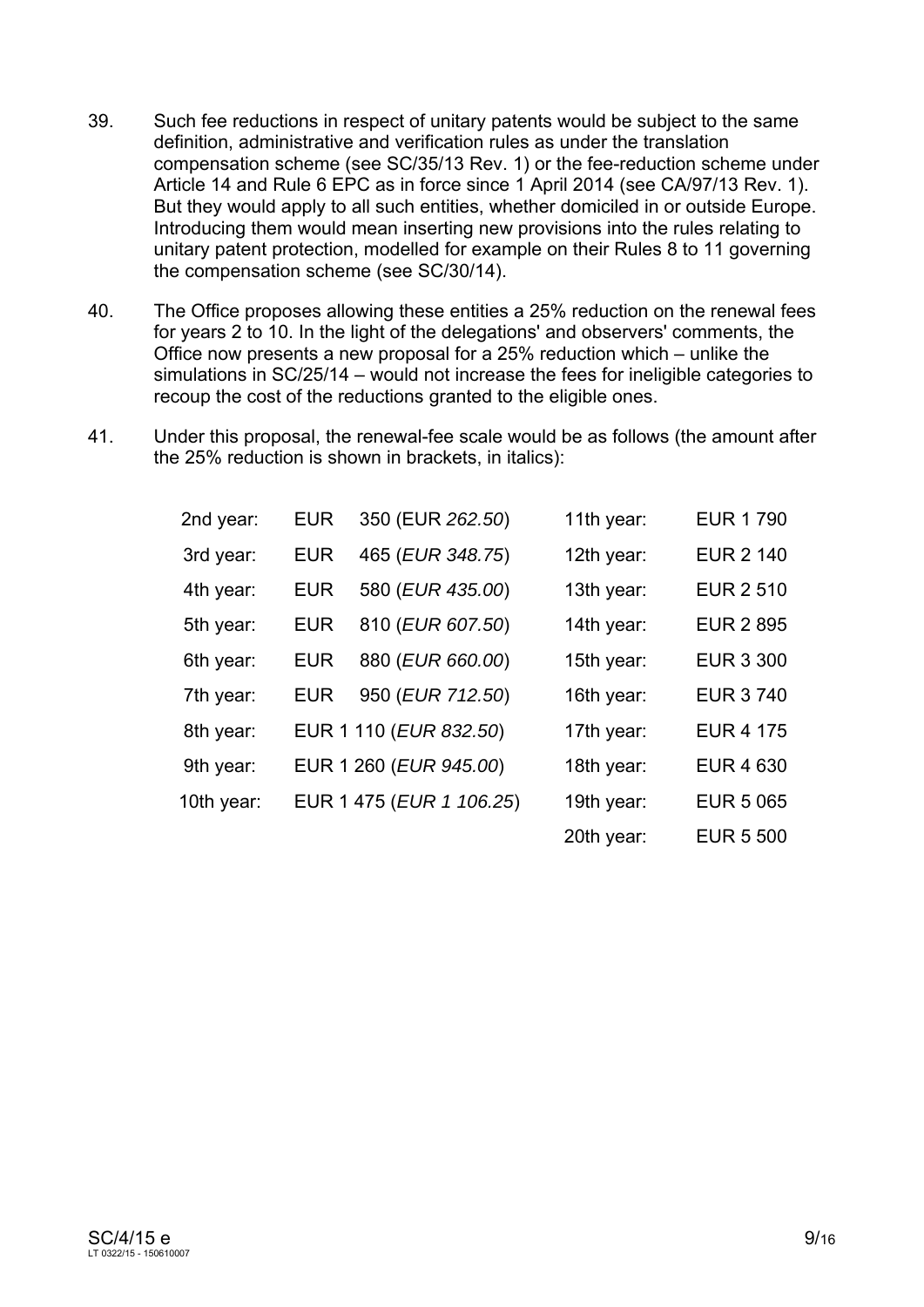- 42. Over 20 years, that adds up to **EUR 43 625** and **EUR 41 655** for the **normal** and **reduced** level respectively, as shown by the table in Annex 2.
- 43. Although the total sum of renewal fees for SMEs etc. over 20 years would be higher under this proposal (TOP 5) than under proposal 1 (TOP 4) for the first **10 years** it would be lower (**EUR 5 910**, as opposed to **EUR 7 125**). Consequently, proposal 2 would provide SMEs, natural persons, non-profit organisations, universities and public research organisations with a lower entry level and real reductions in fee levels over the patent's first ten years of life, which would then discontinue over its remaining term.
- 44. Annex 3 shows the financial results for various fee levels. For TOP 5, with the reduction for SMEs etc. and varying penetration levels, the deviation from the baseline in the steady state would be EUR -8m, EUR +16m and EUR +26m for lower, base and upper UP penetration respectively, i.e. within a narrow range **between -2% and +5%**.

### **IV. SPECIFIC RENEWAL-FEE REDUCTIONS**

- 45. Irrespective of the reduction for certain categories of applicants described above, Article 11(3) of EU Regulation No. 1257/2012 stipulates that *"Renewal fees which fall due after receipt of the statement referred to in Article 8(1) shall be reduced"*. This concerns **licences of right**, i.e. when the proprietor of a European patent with unitary effect files a statement (published in the Register) that he is prepared to allow any person to use the invention as a licensee in return for appropriate consideration.
- 46. Some legal systems in Europe provide for renewal fee reductions if the patentee offers licences of right. They were introduced in the 1950s and 1960s to encourage the transfer of protected technology through licensing agreements and so promote its use. They exist for example in Germany and the UK, where a 50% reduction is available once the licensing offer is made public. France also operated such a system, but abolished it in 2004.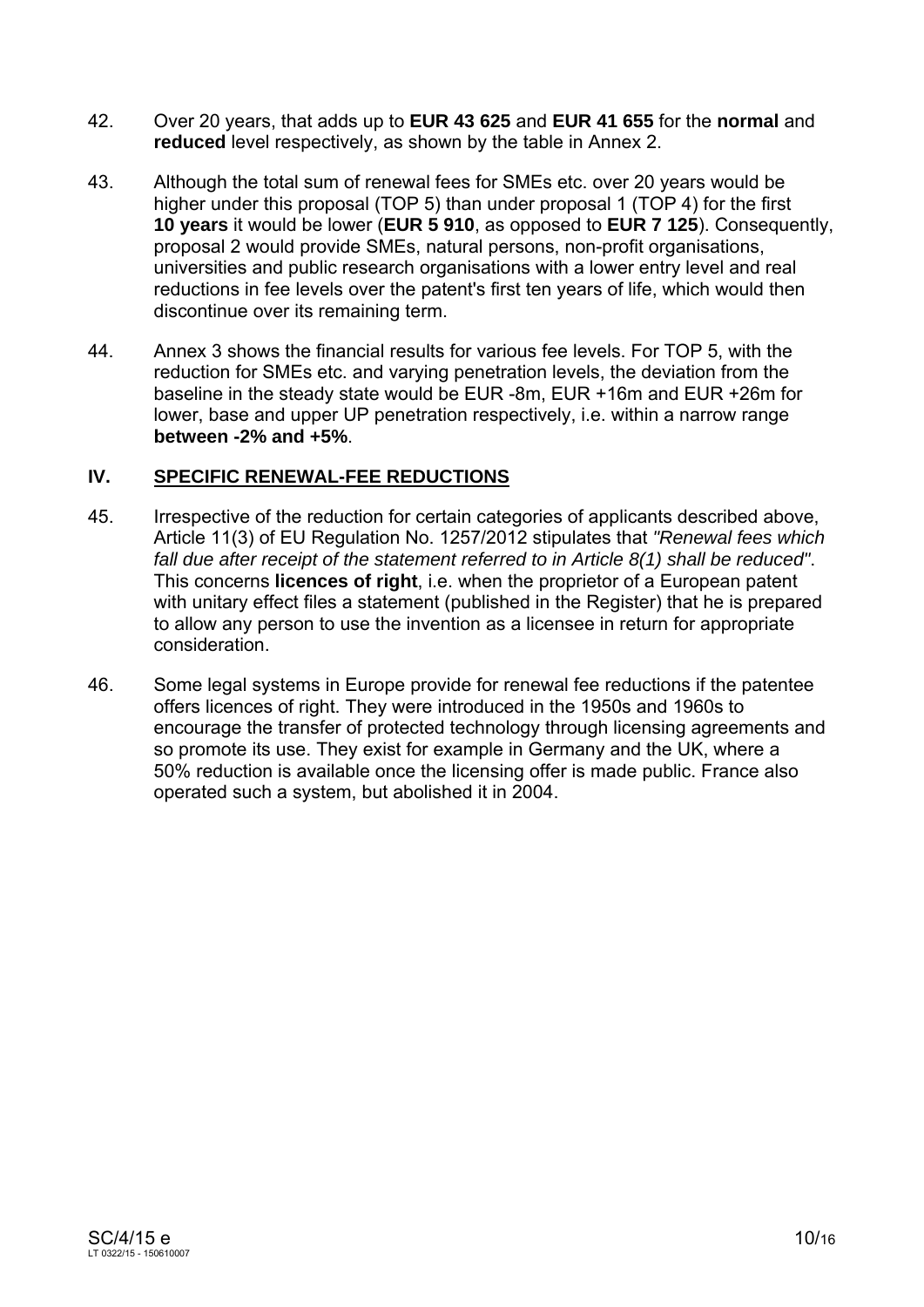- 47. It is difficult to assess the value and impact of this system in the countries concerned, but the figures available suggest that the number of cases involved is very small (about 2.5% of European patents in force in the UK, and about 3% of those in Germany).
- 48. In terms of geographical origin and technical field, the patent proprietors are non-European firms in 70% and 60% of cases (in the UK and Germany respectively), and mainly working in telecommunications, computers, audio technologies, vehicles and the car industry, i.e. fields in which cross-licensing is very frequent or even – for standard-essential patents – compulsory.
- 49. It thus appears that licences of right are used mainly for financial reasons, giving rise to lower renewal fees in areas where licensing is customary if not obligatory.
- 50. Clearly, however, the system could also benefit SMEs and universities lacking the human and financial resources to market the products they have patented.
- 51. The Office therefore proposes a **15% reduction**, under Article 11(3) of EU Regulation No. 1257/2012, in the renewal fees payable throughout the entire term of a unitary patent. That percentage would be attractive enough to help SMEs or universities looking for licensing partners, without creating a purely financial instrument for firms already engaged partly or even exclusively in licensing.
- 52. If SMEs were granted a reduction under fee-level proposal 2 above, it could be added, for the first few years (up to year 10), to the reduction allowed for licences of right. Financial simulations assuming an annual take-up by 5% of patent proprietors, and a reduction below 20%, show that the financial impact on the estimates in Annex 3 is **negligible**. That would have to be re-assessed if the reductions were higher.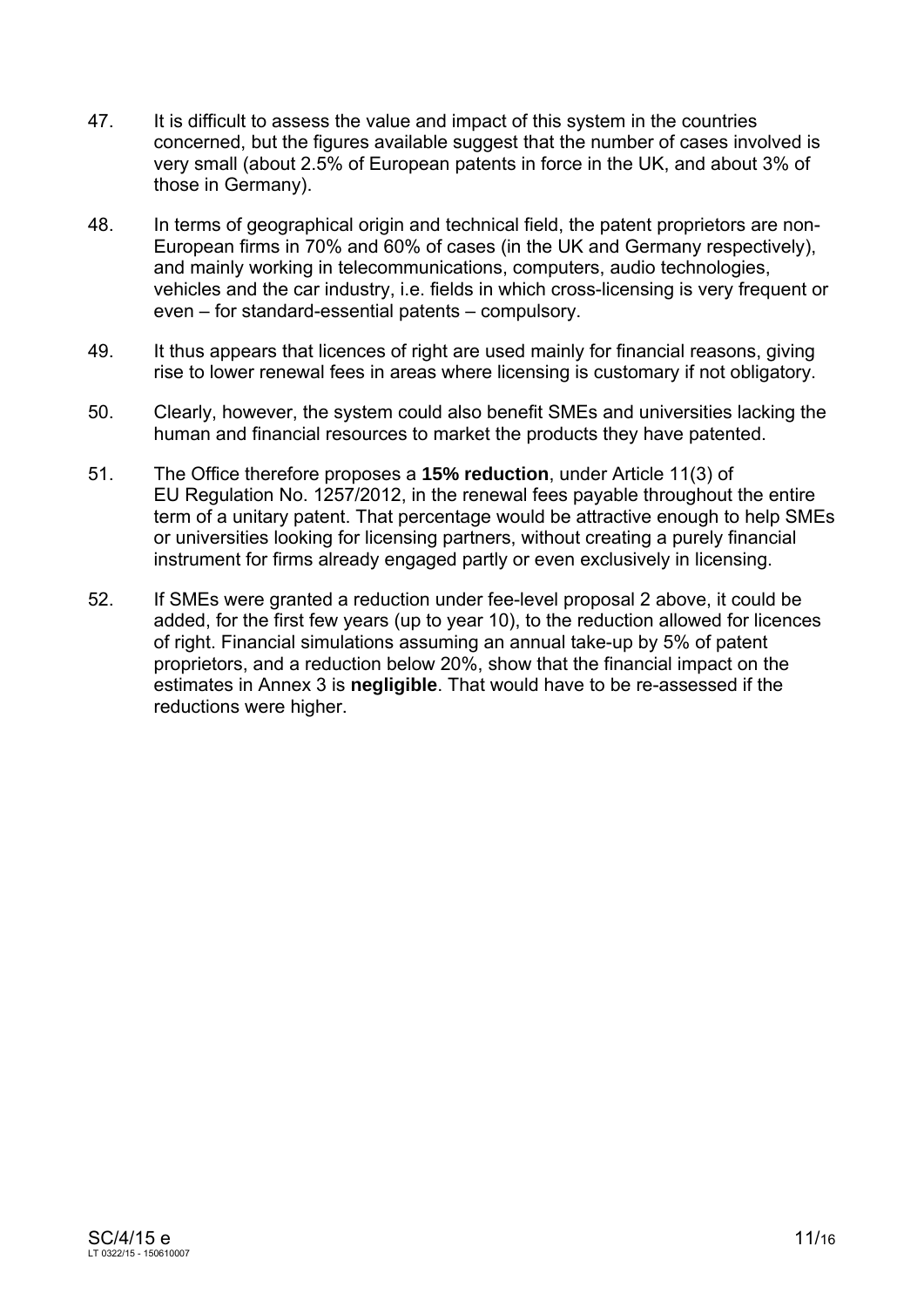# **V. REQUEST TO THE SELECT COMMITTEE**

- 53. The Select Committee is requested to give its opinion on which of the two proposals for renewal-fee levels, put forward by the Office above, should be chosen.
- 54. On the basis of the choice made, the Office will then be able to submit, at a forthcoming Select Committee meeting, rules relating to fees for European patents with unitary effect.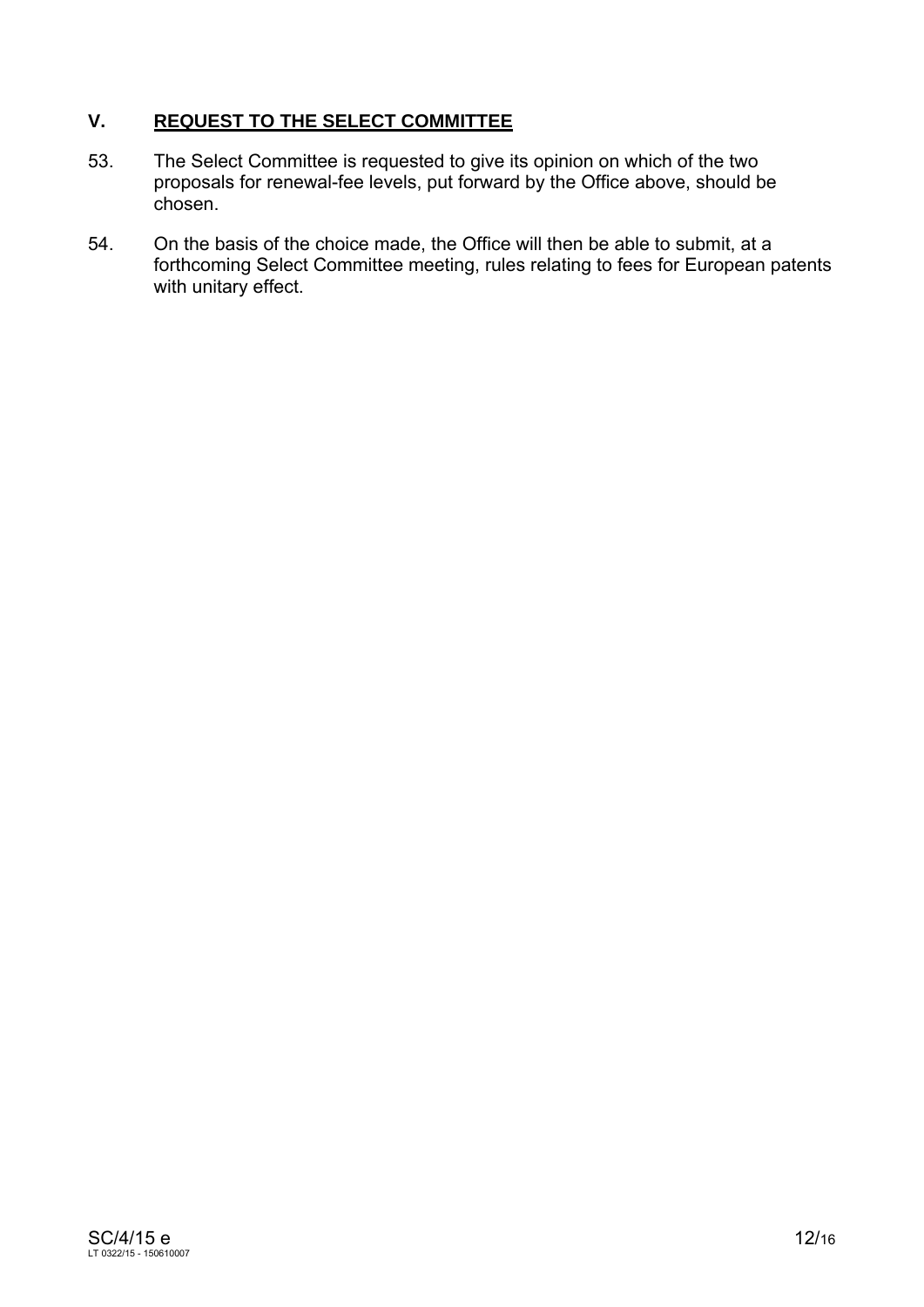# **ANNEX 1 EXTRACT FROM EU REGULATION NO. 1257/2012**

### *Article 12*

### **Level of renewal fees**

1. Renewal fees for European patents with unitary effect shall be:

(a) progressive throughout the term of the unitary patent protection;

(b) sufficient to cover all costs associated with the grant of the European patent and the administration of the unitary patent protection; and

(c) sufficient, together with the fees to be paid to the European Patent Organisation during the pre-grant stage, to ensure a balanced budget of the European Patent Organisation.

2. The level of the renewal fees shall be set, taking into account, among others, the situation of specific entities such as small and medium-sized enterprises, with the aim of:

(a) facilitating innovation and fostering the competitiveness of European businesses;

(b) reflecting the size of the market covered by the patent; and

(c) being similar to the level of the national renewal fees for an average European patent taking effect in the participating Member States at the time the level of the renewal fees is first set.

3. In order to attain the objectives set out in this Chapter, the level of renewal fees shall be set at a level that:

(a) is equivalent to the level of the renewal fee to be paid for the average geographical coverage of current European patents;

(b) reflects the renewal rate of current European patents; and

(c) reflects the number of requests for unitary effect.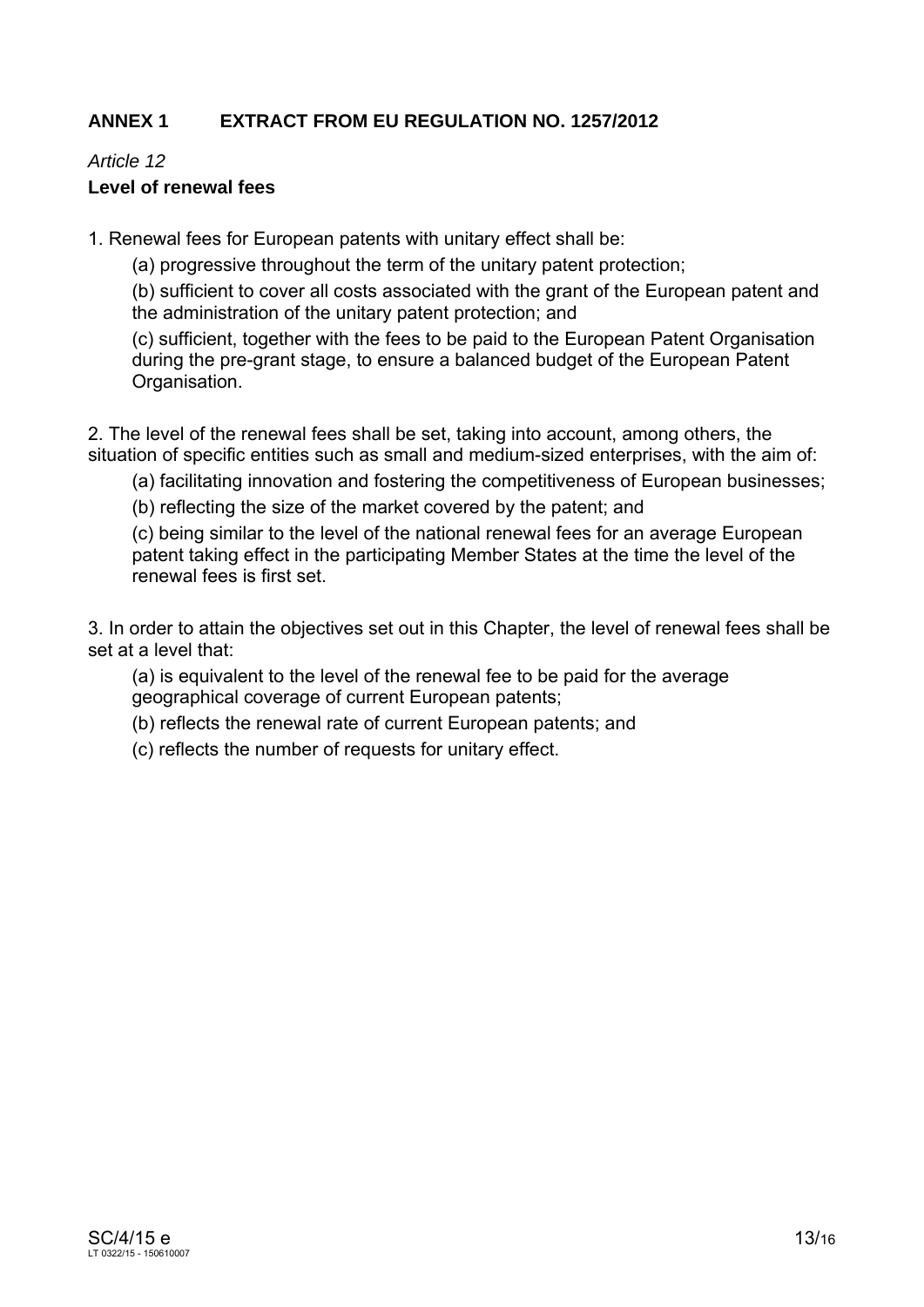



| in $\epsilon$ per OY | TOP <sub>4</sub> | TOP <sub>5</sub> | <b>SME</b>     | <b>EPO</b> Internal<br><b>Renewal Fees</b> | <b>25 MS</b> |
|----------------------|------------------|------------------|----------------|--------------------------------------------|--------------|
|                      |                  |                  |                |                                            |              |
| $\mathbf{2}$         | 350              | 350              | 262,50         | 0                                          | 0            |
| 3                    | 465              | 465              | 348,75         | 465                                        | 1 2 9 8      |
| 4                    | 580              | 580              | 435,00         | 580                                        | 1874         |
| 5                    | 810              | 810              | 607,50         | 810                                        | 2 5 4 5      |
| 6                    | 855              | 880              | 660,00         | 1 0 4 0                                    | 3 2 7 1      |
| 7                    | 900              | 950              | 712,50         | 1 1 5 5                                    | 3886         |
| 8                    | 970              | 1 1 1 0          | 832,50         | 1 2 6 5                                    | 4 6 2 5      |
| 9                    | 1 0 2 0          | 1 260            | 945,00         | 1 3 8 0                                    | 5513         |
| 10                   | 1 1 7 5          |                  | 1 475 1 106,25 | 1560                                       | 6416         |
| 11                   | 1460             | 1790             | 1790           | 1 560                                      | 7424         |
| 12                   | 1775             | 2 140            | 2 140          | 1 560                                      | 8 4 7 3      |
| 13                   | 2 1 0 5          | 2 5 1 0          | 2510           | 1560                                       | 9 5 9 4      |
| 14                   | 2 4 5 5          | 2895             | 2895           | 1560                                       | 10741        |
| 15                   | 2830             | 3 3 0 0          | 3 3 0 0        | 1560                                       | 11 917       |
| 16                   | 3 2 4 0          | 3740             | 3740           | 1560                                       | 13 369       |
| 17                   | 3640             | 4 175            | 4 175          | 1560                                       | 14 753       |
| 18                   | 4 0 5 5          | 4 6 3 0          | 4 6 3 0        | 1 560                                      | 16 065       |
| 19                   | 4 4 5 5          | 5 0 6 5          | 5 0 6 5        | 1 560                                      | 17 660       |
| 20                   | 4 8 5 5          | 5 500            | 5 500          | 1 560                                      | 19 197       |
| Total                | 37 995           | 43 625           | 41 655         | 23 855                                     | 158 621      |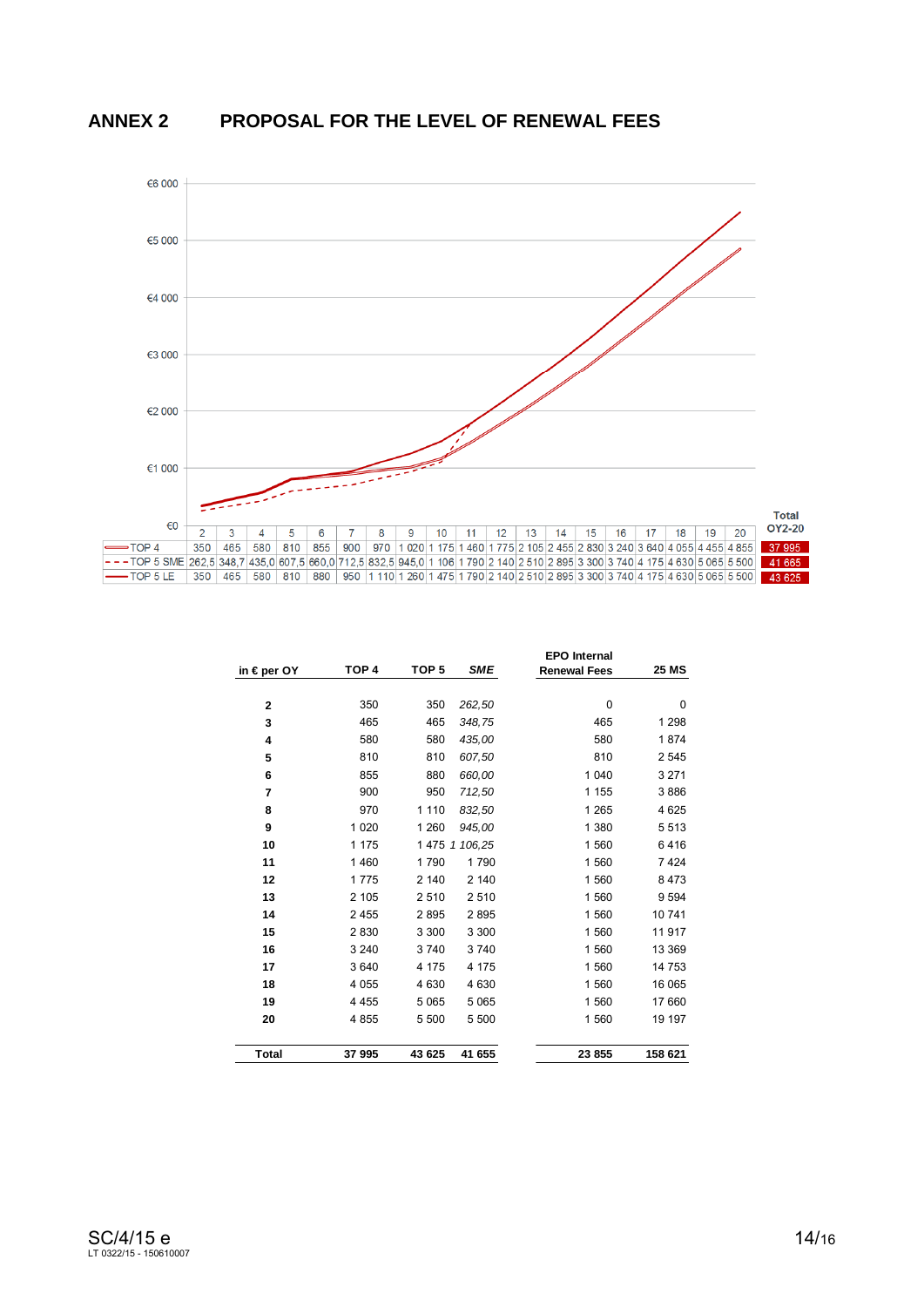# **ANNEX 3 SUMMARY OF FINANCIAL SIMULATIONS**

|                           |                     | <b>Lower UP Penetration</b> |           |              |                     | <b>Base UP Penetration</b> |          |              | <b>Upper UP Penetration</b> |           |          |              |  |
|---------------------------|---------------------|-----------------------------|-----------|--------------|---------------------|----------------------------|----------|--------------|-----------------------------|-----------|----------|--------------|--|
|                           |                     |                             |           | UP           |                     |                            |          | UP           |                             |           |          | UP           |  |
|                           |                     |                             |           | Market       |                     |                            |          | Market       |                             |           |          | Market       |  |
| in € '000                 | UP income EP income |                             | Total     | <b>Share</b> | UP income EP income |                            | Total    | <b>Share</b> | UP income EP income         |           | Total    | <b>Share</b> |  |
| Baseline (No UP)          | 0                   | 501 020                     | 501 020   | $0\%$        | 0                   | 501 020                    | 501 020  | $0\%$        | $\mathbf 0$                 | 501 020   | 501 020  | $0\%$        |  |
| TOP <sub>3</sub>          | 118 649             | 326 420                     | 445 069   | 29%          | 179 581             | 249 878                    | 429 459  | 43%          | 212 524                     | 206 172   | 418 697  | 51%          |  |
| Deviation to Baseline     | 118 649             | $-174600$                   | $-55951$  | 29%          | 179 581             | $-251142$                  | -71 561  | 43%          | 212 524                     | $-294848$ | -82 323  | 51%          |  |
| TOP 3 bis                 | 125 664             | 321 706                     | 447 370   | 31%          | 207 645             | 231 021                    | 438 665  | 50%          | 233 572                     | 192 029   | 425 601  | 56%          |  |
| Deviation to Baseline     | 125 664             | $-179.314$                  | $-53650$  | 31%          | 207 645             | $-269999$                  | $-62355$ | 50%          | 233 572                     | $-308991$ | $-75419$ | 56%          |  |
| TOP <sub>4</sub>          | 112 160             | 365 324                     | 477 484   | 19%          | 201 721             | 286 706                    | 488 427  | 34%          | 248 972                     | 243 000   | 491 972  | 42%          |  |
| Deviation to Baseline     | 112 160             | $-135696$                   | $-235536$ | 19%          | 201 721             | $-214314$                  | $-12593$ | 34%          | 248 972                     | $-258020$ | $-9048$  | 42%          |  |
| TOP 4 bis                 | 118 325             | 362 631                     | 480 956   | 20%          | 219 650             | 278 793                    | 498 443  | 37%          | 273 066                     | 232 394   | 505 460  | 46%          |  |
| Deviation to Baseline     | 118 325             | $-138389$                   | $-200064$ | 20%          | 219 650             | $-222226$                  | $-2576$  | 37%          | 273 066                     | $-268626$ | 4 4 4 0  | 46%          |  |
| TOP <sub>5</sub>          | 124 727             | 370 790                     | 495 517   | 18%          | 230 263             | 290 805                    | 521068   | 34%          | 285 194                     | 247 099   | 532 293  | 41%          |  |
| Deviation to Baseline     | 124 727             | $-130230$                   | $-5503$   | 18%          | 230 263             | $-210215$                  | 20 048   | 34%          | 285 194                     | $-253921$ | 31 273   | 41%          |  |
| TOP 5 incl. SME reduction | 122 474             | 370 790                     | 493 264   | 18%          | 226 103             | 290 805                    | 516908   | 34%          | 280 042                     | 247 099   | 527 140  | 41%          |  |
| Deviation to Baseline     | 122 474             | $-130230$                   | -7 756    | 18%          | 226 103             | $-210215$                  | 15888    | 34%          | 280 042                     | $-253921$ | 26 121   | 41%          |  |
| TOP <sub>6</sub>          | 136 643             | 370 790                     | 507 433   | 18%          | 252 261             | 290 805                    | 543 066  | 34%          | 312 440                     | 247 099   | 559 539  | 41%          |  |
| Deviation to Baseline     | 136 643             | $-130230$                   | 6413      | 18%          | 252 261             | $-210215$                  | 42 046   | 34%          | 312 440                     | $-253921$ | 58 519   | 41%          |  |